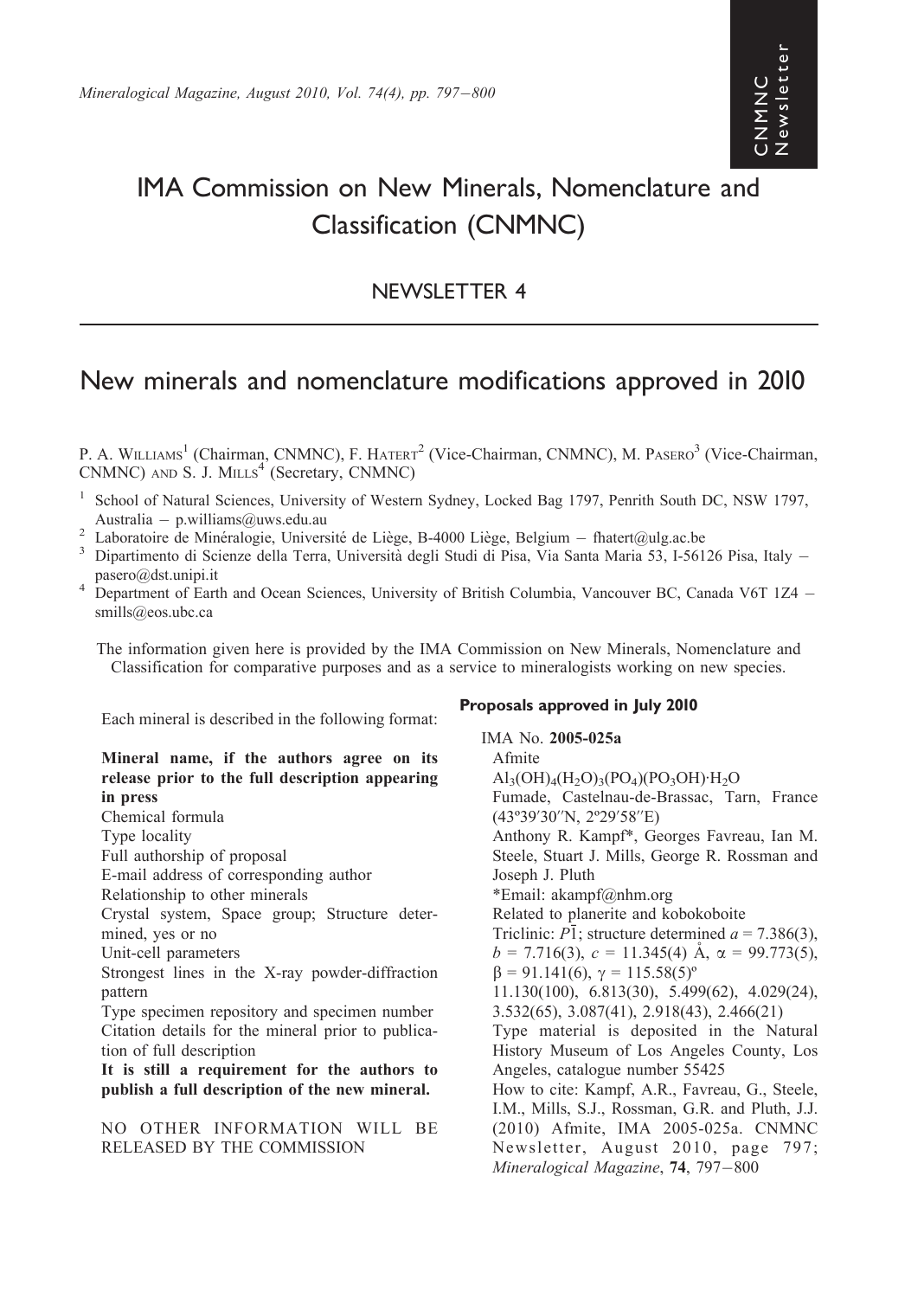IMA No. 2010-016 Cranswickite  $MgSO_4$ ·4H<sub>2</sub>O Small workings 1 km ESE of Calingasta, Argentina (31º20.351'S 69 23.546'W) Ronald C. Peterson \*E-mail: peterson@geol.queensu.ca New structure type; dimorphous with starkeyite; unnamed mineral UM1999-28-SO:HMg Monoclinic: Cc; structure determined  $a = 11.9172(4)$ ,  $b = 5.1704(1)$ ,  $c = 12.1880(3)$  Å,  $\beta = 117.538(2)^{\circ}$ 5.284(100), 4.621(33), 3.983(25), 3.940(49), 3.176(50), 3.127(24), 2.575(26), 1.952(22) Type material is deposited in the Royal Ontario Museum, Toronto, accession number 55368 How to cite: Peterson, R.C. (2010) Cranswickite, IMA 2010-016. CNMNC Newsletter, August 2010, page 798; Mineralogical Magazine,  $74, 797-800$ 

IMA No. 2010-017

Tashelgite

 $CaMgFe<sup>2+</sup>Al<sub>9</sub>O<sub>16</sub>(OH)$ 

Tashelginskoe formation, Tashelga River, Gornaya Shoriya, Kemerovskaya Oblast, Russia (5322'60.3''N 8817'7.1''E)

Nikita V. Chukanov

\*E-mail: chukanov@icp.ac.ru

New structure type

Monoclinic: Pc; structure determined

 $a = 5.6973(1), b = 17.1823(4), c = 23.5718(5)$  Å,  $\beta = 90.046(3)^{\circ}$ 

11.79(48), 2.845(43), 2.616(100), 2.584(81), 2.501(39), 2.437(44), 2.406(61), 2.202(72)

Type material is deposited in the Fersman Mineralogical Museum of the Russian Academy of Sciences, registration number 3983/1

How to cite: Ananyev, S.A., Konovalenko, S.I., Rastsvetaeva, R.K., Aksenov, S.M., Chukanov, N.V., Sapozhnikov, A.N. and Zagorskii, V.E. (2010) Tashelgite, IMA 2010-017. CNMNC Newsletter, August 2010, page 798; Mineralogical Magazine, 74, 797-800

#### IMA No. 2010-018

Laurentianite

 $Na<sub>3</sub>Nb<sub>3</sub>Si<sub>4</sub>O<sub>17</sub>·9H<sub>2</sub>O$ 

Poudrette Quarry, Mont Saint-Hilaire, Rouville County, Quebec, Canada

Monika M. Haring\*, Andrew M. McDonald, Glenn Poirier and Mark A. Cooper

\*E-mail: mx\_haring@laurentian.ca New structure type Trigonal: P3; structure determined  $a = 9.9440(1), c = 7.0010(1)$  Å 8.608(100), 7.005(19), 4.312(25), 4.062(13), 3.675(25), 3.260(31), 2.870(20), 1.836(14) Type material is deposited in the Fersman Mineralogical Museum of the Russian Academy of Sciences, registration number 3983/1 How to cite: Haring, M.M., McDonald, A.M., Poirier, G. and Cooper, M.A. (2010) Laurentianite, IMA 2010-018. CNMNC Newsletter, August 2010, page 798; Mineralogical Magazine, 74, 797-800 IMA No. 2010-019 Hydroxylchondrodite  $Mg_5(SiO_4)_2(OH)_2$ Perovskitovaya Kop', Chuvashskie Mountains, Zlatoust district, South Urals, Russia Igor V. Pekov\*, Ekaterina I. Gerasimova, Nikita V. Chukanov, Yuriy K. Kabalov, Natalia V. Zubkova, Aleksandr E. Zadov, Vasiliy O. Yapaskurt, Viktor M. Gekimyants and Dmitry Yu. Pushcharovsky \*E-mail: igorpekov@mail.ru Hydroxyl analogue of chondrodite Monoclinic:  $P2<sub>1</sub>/c$ ; structure determined  $a = 7.8847(12), b = 4.7235(8), c =$ 10.2869(15)  $\AA$ ,  $\beta$  = 109.19(1)<sup>o</sup> 3.023(36), 2.763(37), 2.673(37), 2.621(44), 2.518(59), 2.260(74), 1.740(100), 1.489(46) Type material is deposited in the Fersman Mineralogical Museum of the Russian Academy of Sciences, Moscow, Russia, registration number 3986/1 How to cite: Pekov, I.V., Gerasimova, E.I., Chukanov, N.V., Kabalov, Y.K., Zubkova, N.V., Zadov, A.E., Yapaskurt, V.O., Gekimyants, V.M. and Pushcharovsky, D.Y. (2010) Hydroxylchondrodite, IMA 2010-019. CNMNC Newsletter, August 2010, page 798; Mineralogical Magazine,  $74, 797-800$ 

#### PROPOSALS APPROVED IN AUGUST 2010

IMA No. 2010-020 Barlowite  $Cu<sub>4</sub>BrF(OH)<sub>6</sub>$ Great Australia mine, Cloncurry, Queensland, Australia Peter Elliott\* and Mark A. Cooper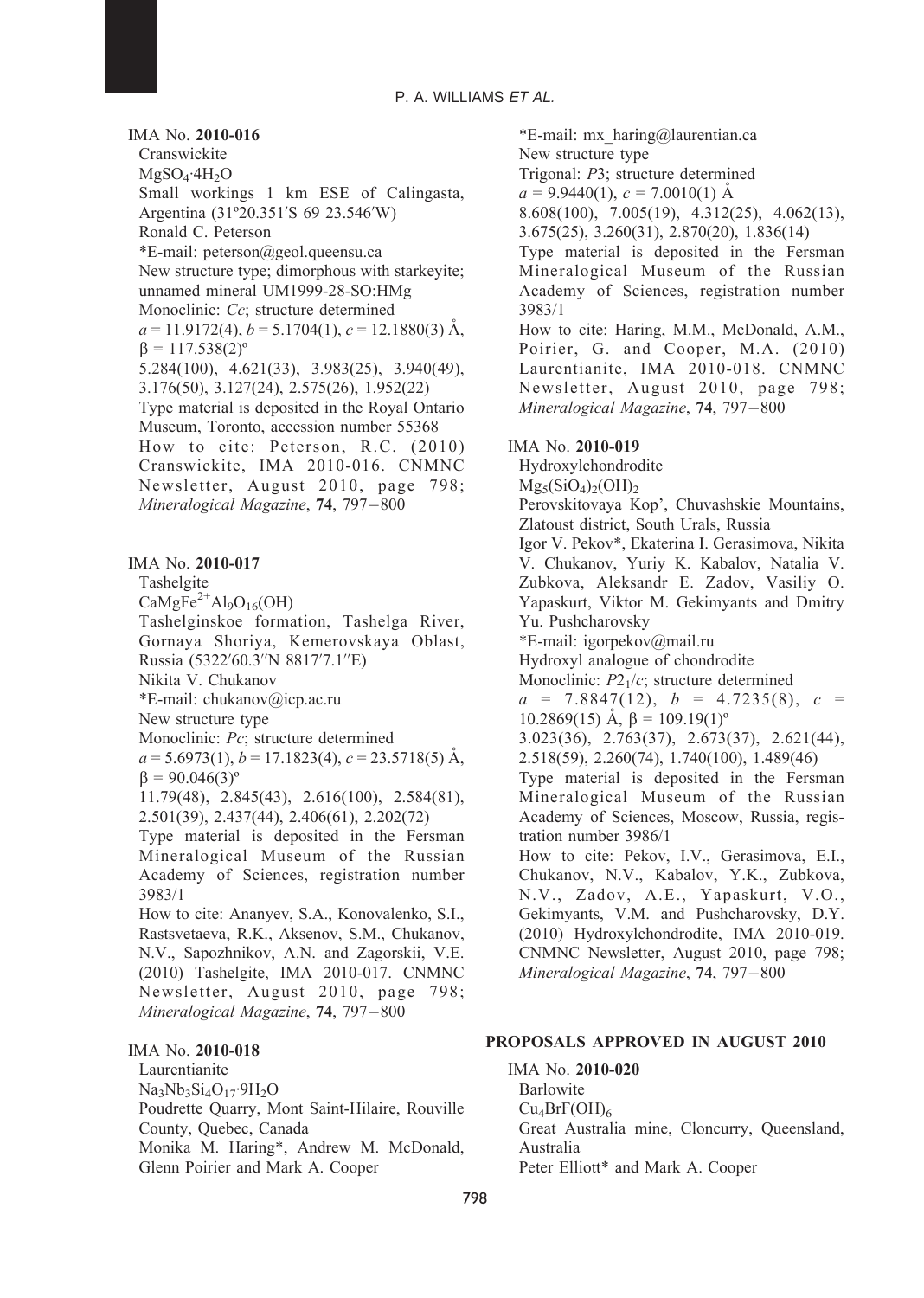\*E-mail: peter.elliott@adelaide.edu.au Isostuctural with claringbullite Hexagonal: P6<sub>3</sub>/mmc; structure determined  $a = 6.6786(2), c = 9.2744(3)$  Å 5.790(100), 3.338(15), 2.889(40), 2.759(15), 2.707(55), 2.452(40), 1.778(20), 1.668(30) Type material is deposited in the South Australian Museum, Adelaide, South Australia, registration number G17449 How to cite: Elliott, P. and Cooper, M.A. (2010) Barlowite, IMA 2010-020. CNMNC Newsletter, 2010, page 798; Mineralogical Magazine, 74,  $797 - 800$ IMA No. 2010-021 Argandite  $Mn_7(VO_4)_2(OH)_8$ Pipjitälli, Turtmanntal, Western Swiss Alps, Switzerland

Peter Elliott\*, Joël Brugger, Nicolas Meisser, Stefan Ansermet and Tom Caradoc-Davies

\*E-mail: peter.elliott@adelaide.edu.au

V analogue of allactite

Monoclinic:  $P2_1/n$ ; structure determined  $a = 5.498(2), b = 12.265(3), c = 10.092(2)$  Å,  $\beta$  $= 95.594(3)^{o}$ 

3.708(50), 3.395(60), 3.074(100), 2.945(50), 2.687(70), 2.522(50), 2.324(40), 1.791(40)

Type material is deposited in the Geological Museum, Lausanne, Switzerland, registration number MGL90369

How to cite: Elliott, P., Brugger, J., Meisser, N., Ansermet, S. and Caradoc-Davies, T. (2010) Argandite, IMA 2010-021. CNMNC Newsletter, 2010, page 799; Mineralogical Magazine, 74, 797-800

#### IMA No. 2010-022

Clinometaborite

 $HBO<sub>2</sub>$ 

La Fossa crater, Vulcano, Aeolian Islands, Italy Italo Campostrini\*, Francesco Demartin and Carlo Maria Gramaccioli

\*E-mail: italo.campostrini@unimi.it

Dimorphous with metaborite; known synthetic phase and structure

Monoclinic:  $P2_1/a$ 

 $a = 7.1215(3), b = 8.8448(4), c = 6.7665(3)$  Å,  $\beta$  $= 93.233(4)^{o}$ 

6.752(165), 3.552(60), 3.219(57), 3.179(144), 3.074(1000), 1.848(42), 1.818(23), 1.695(35) Type material is deposited in the reference

collection of the DCSSI, University of Milan, sample number 2010-01

How to cite: Campostrini, I., Demartin, F. and Gramaccioli, C.M. (2010) Clinometaborite, IMA 2010-022. CNMNC Newsletter, August 2010, page 799; Mineralogical Magazine, 74,  $797 - 800$ 

#### IMA No. 2010-023

Fluorocronite

 $PbF<sub>2</sub>$ 

Kupol'noe Ag-Sn deposit, Sarychev Range, Saha Republic, Russian Federation

Stuart J. Mills\*, Pavel M. Kartashov, Gennadii N. Gamyanin, Pamela S. Whitfield, Arnt Kern,

Hugues Guerault and Mati Raudsepp \*E-mail: smills@eos.ubc.ca

Pb analogue of fluorite

Cubic:  $Fm\overline{3}m$ 

 $a = 5.947(3)$  Å 3.437(100), 2.976(46), 2.103(44), 1.794(42),

1.717(21), 1.366(20), 1.329(20), 1.214(19)

Type material is deposited in the collections of the Fersman Mineralogical Museum, Moscow, Russia, registration number 3987/1

How to cite: Mills, S.J., Kartashov, P.M., Gamyanin, G.N., Whitfield, P.S., Kern, A., Guerault, H. and Raudsepp, M. (2010) Fluorocronite, IMA 2010-023. CNMNC Newsletter, August 2010, page 799; Mineralogical Magazine,  $74, 797-800$ 

#### IMA No. 2010-025

Ferroericssonite

 $BaFe<sub>2</sub><sup>2+</sup>Fe<sup>3+</sup>O(Si<sub>2</sub>O<sub>7</sub>)(OH)$ 

Esquire #7 and #8 claims, Big Creek, Fresno County, California, USA

Anthony R. Kampf\*, Andrew C. Roberts, Katherine E. Venance, Gail E. Dunning and Robert E. Walstrom

\*E-mail: akampf@nhm.org

 $Fe<sup>2+</sup>$  analogue of ericssonite

Monoclinic: C2/m; structure determined

 $a = 20.3459(10), b = 7.0119(3), c = 5.3879(4)$  Å,  $\beta = 94.874(7)^{\circ}$ 

3.708(43), 3.506(81), 3.027(38), 2.880(42), 2.788(100), 2.663(83), 2.126(55), 1.641(43)

Type material is deposited in the collections of the Natural History Museum of Los Angeles County, catalogue numbers 63206 (Esquire #7) and 63207 (Esquire #8)

How to cite: Kampf, A.R., Roberts, A.C., Venance, K.E., Dunning, G.E. and Walstrom, R.E. (2010) Ferroericssonite, IMA 2010-025. CNMNC Newsletter, August 2010, page 799; Mineralogical Magazine,  $74, 797-800$